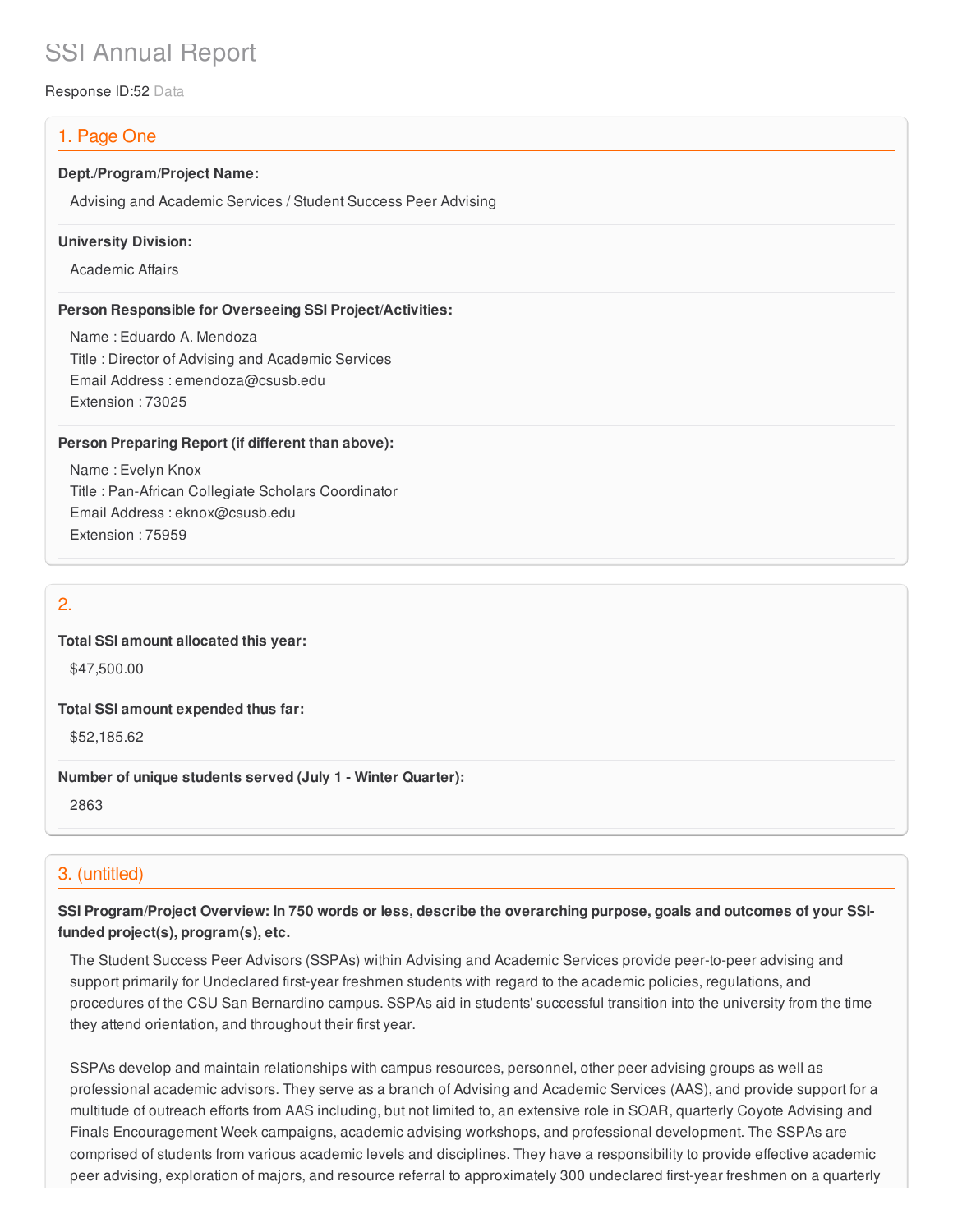basis each academic year.

As a result of a student's interaction with a Student Success Peer Advisor, the student will:

- Be able to locate and utilize at least one campus resource pertinent to their needs.

Effectiveness and progress toward this outcome is to be determined through survey results gathered from an advising exit survey to be completed by the undeclared freshman student who received advising from a peer advisor.

- Be able to utilize their Program Advising Worksheet (PAWS) in determining courses needed for their major.

Effectiveness and progress toward this outcome is to be determined through survey results gathered from an advising exit survey to be completed by the undeclared freshman student who received advising from a peer advisor.

- Be able to select courses that embody a balanced schedule.

Effectiveness and progress toward this outcome is to be determined by monitoring the percentage of undeclared major students on probation versus those with a declared major.

- Be able to identify and employ various steps to help them declare a major in line with their goals and strengths.

Effectiveness and progress toward this outcome is to be determined by monitoring the rate at which students select a major, and persist within the major and/or the college of that major.

### 4. (untitled)

Alignment to ILOs: To which of the following Institutional Learning Outcomes (ILOs) do you feel as though your SSI-funded project aligns? (Check all that apply.) Details regarding the ILOs can be found on Office of [Academic](https://www.csusb.edu/sites/csusb/files/CSUSB_Institutional_Learning_Outcomes-Endorsed.pdf) Programs website.

Breadth of Knowledge Depth of Knowledge Critical Literacies Ways of Reasoning and Inquiry Integrative Learning Engagement in the Campus, Local, and Global Communities Diversity and Inclusion

### 5. (untitled)

SSI-Funded Activities: Please list and describe the activities undertaken through winter quarter with your SSI allocation. **This section should address only those activities occurring this fiscal year.**

#### Summer 2018

SOAR: Student Success Peer Advisors assisted with the student registration component and preparation period (Coyote Prep) during the over the course of six student orientation days between July and August. A total of 24 student leaders were hired as Student Success Peer Advisors to assist with Coyote Prep and registration period during SOAR, which served an estimated 2,633 incoming first-time freshmen students.

#### Fall 2018

Undeclared Orientation: This orientation is specifically for Undeclared first-year freshmen. The SSPAs played a pivotal role in this event by conducting break out sessions with their respective group of advisees for the academic year. During the breakout sessions, the students were introduced to their Peer Advisor, and were able to have their Fall class schedules reviewed by their peer advisors to assist in potential schedule changes. 179 students attended Undeclared Orientation. Undeclared Orientation took place prior to the start of the Fall term, and over the course of two sessions in September 2018.

Advising One Stop: Continuing their support as in years past, the SSPAs assisted with checking students in, promoting the event throughout campus and through social media. The SSPAs also had their own table set up for students to ask questions, and undeclared students schedule appointments with them. The Office of Advising and Academic Services hosts the Advising One Stop event to promote student engagement with academic resources on their pursuit of graduating. This event is ideal for students graduating within the academic year, but any student is likely to find value and tangible resources by attending.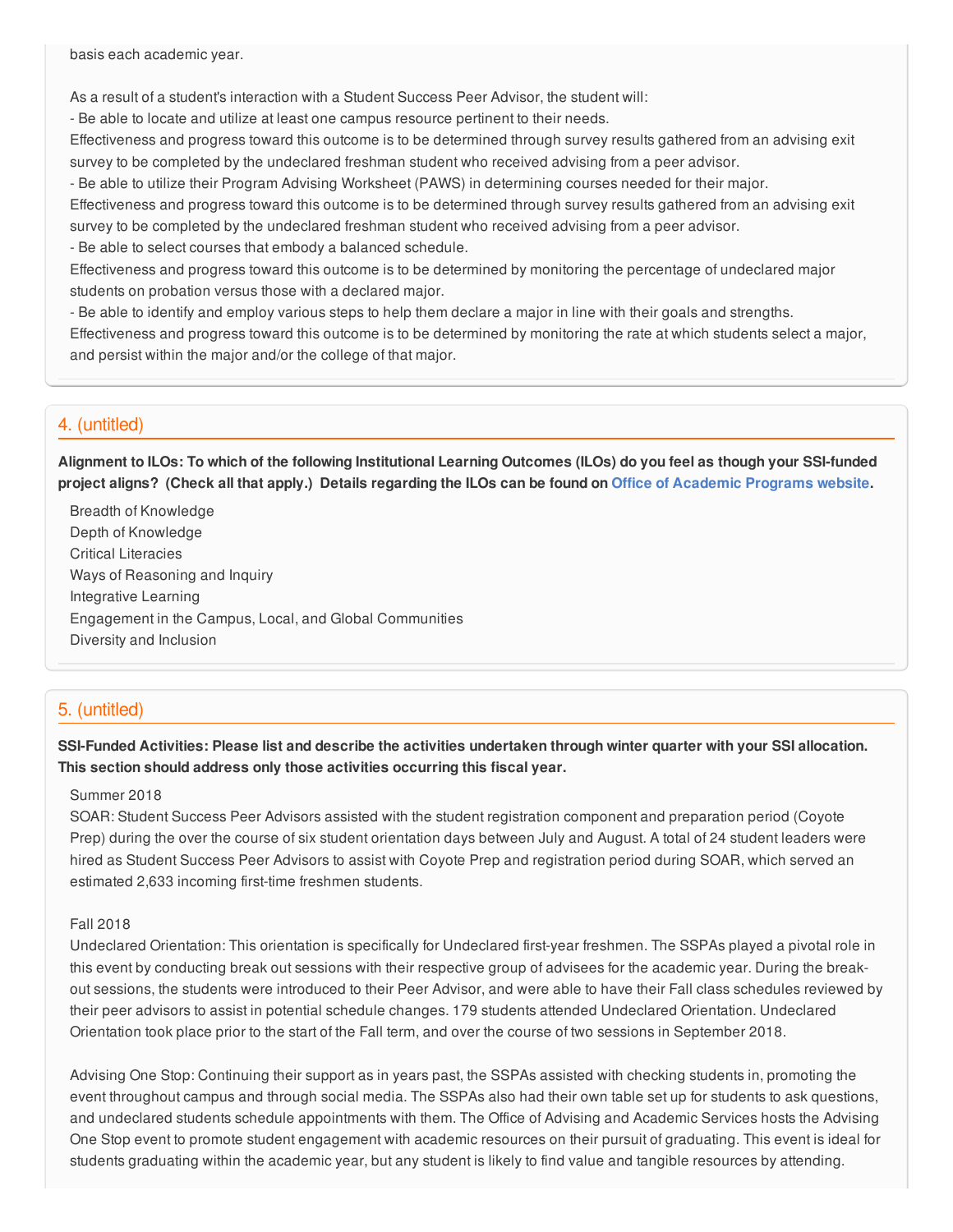#### Winter 2019

Undeclared Workshop with Career Center: A portion of the allocated SSI funds was used to conduct an exploratory workshop that Undeclared students were encouraged to attend as part of their quarterly advising in January 2019. The workshop was held in conjunction with the Career Center and advisors from the colleges to discuss some of the most sought after majors on campus. The SSPAs role during this workshop is to schedule advising appointments with their advisees, assisting with course selection at the end of each workshop, and answering student questions.

#### Fall 2018 and Winter 2019

Academic Advising Appointments: Eight Student Success Peer Advisors were responsible for meeting with first-time Undeclared freshmen on a quarterly basis to explore major options, discuss class selection for upcoming terms, and provide guidance and support for navigating the academic policies and resources on campus. Each SSPA was assigned to a group of approximately 35 students whom they will meet with at least once per quarter.

Advising Week Campaigns: Continuing their support as in years past, the Student Success Peer Advisors (SSPAs) participated in Coyote Advising Week to encourage students to meet with their respective advisors, and promoting services available to them from the Office of Advising & Academic Services. SSPAs provided outreach on behalf of Advising & Academic Services by walking the campus to answer questions, hand out informational flyers, and promoting advising efforts through social media engagement.

Finals Encouragement Week Campaign: Continuing their support as in years past, during finals week each term, the SSPAs, in conjunction with the professional advisors within Advising & Academic Services, provide resources (scantrons, pens, pencils, snacks) and encouragement throughout the campus to students studying for final exams, and completing final projects and assignments.

# 6. (untitled)

**Progress Towards Outcomes/Cumulative Findings: Describe the progress you have made toward your original SSI goals** and outcomes though winter quarter. Indicate clearly how student success was enhanced by your program or service/s. Be sure to include the measures you employed and evidence/data you collected for each outcome where appropriate.

According to exit survey results, students who visited with an SSPA were referred to multiple resources within each visit. The Student Success Peer Advising Center refers its students to an average of 12 campus resources each term. The top five referrals have been made to:

- An advisor in another academic department
- Advising and Academic Services
- The Career Center
- The Office of the Registrar
- Tutoring

According to exit survey results, approximately a combined 342 referrals have been made since the beginning of the academic year.

According to exit survey results, 98.4% of students who met with an SSPA indicated their advising appointment was beneficial, and 76.9% indicating they 'strongly agree' that their appointment was beneficial. Approximately 100% of students indicated that their questions were answered thoroughly, and 100% of students would recommend meeting with an SSPA.

According to exit survey results, 45.7% of students indicated they have a better understanding of their PAWS report as a result of meeting with an SSPA.

According to data gathered from a PeopleSoft, approximately 25.1% of first-time freshmen students who began the academic year as an Undeclared major, and were seen by SSPAs, have declared their major. Approximately 57.9% of second and third year Undeclared students declared their major from the start of the academic year. This statistic is significant because these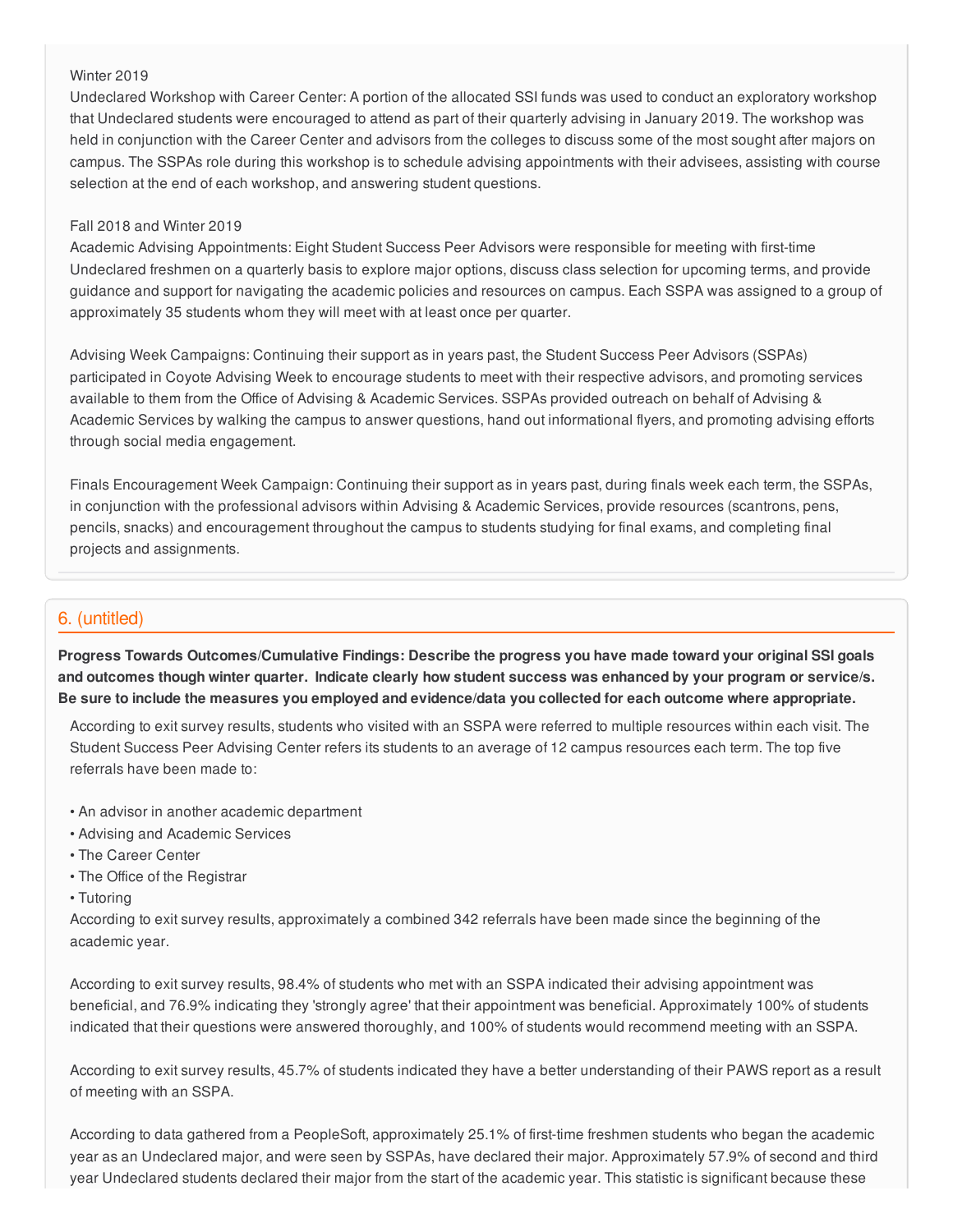students met with SSPAs in their first year, and received foundational guidance on the process of major exploration. These students engaged with our office on a quarterly basis through workshops and outreach sponsored by SSI funding for Student Success Peer Advising.

### 7. (untitled)

**Recommendations for Continual Improvement/Action Plan: Based on the analysis of your assessment results, what** actionable steps can be taken to make improvements? How can you improve students' achievement of the SLO or your **office's performance in terms of operations? What is your expected timeline?**

From the analysis of assessment results, Student Success Peer Advising and the additional efforts to support academic success within our funding allocation, has done well with listening intently to student concerns and addressing them during appointments. During advising appointments, students have identified majors of interest, and the Winter 2019 workshops focused on bringing in representatives of those majors to help students make informed decisions within their declaration process. We are also doing a good job with informing students of key aspects surrounding their academic goals. Where we can improve is following up with students to ensure they have reached out to resources or referrals given by the SSPAs. It is a matter of accountability, and true peer-to-peer support of student success.

As we get closer to the semester conversion, it is critical for Undeclared students to be informed about the route they intend on taking toward declaring a major. Ensuring that our office is equipped with information about the academic support resources is a tangible step toward a student feeling more confidence in their decision-making. This can be achieved through a quarterly outreach to representatives from these resources to speak to the SSPAs about services offered and upcoming special events tied to helping students make informed decisions.

Resources for Continual Improvement/Action Plan: What additional resources, if any, are needed to bring the above **continual improvements to fruition?**

Intentional and concerted efforts to leverage student advising outreach within the conversion process. This includes continued support from campus partners in the realm of collaboration opportunities. Utilizing student leaders such as the SSPAs to interact with the student body may be another method of providing service to a broader range of students and student needs.

### 8. (untitled)

Challenges: If applicable, please list any significant challenges encountered that have affected your ability to fully implement your intended activities or to reach your articulated outcomes. Please also indicate if you need assistance in **addressing these challenges.**

The 2018-2019 academic year has not yielded any challenges worth noting.

#### 9. Budget Summary with Alignment to Outcomes and Activities

Budget Summary: Please account for all expenditures of SSI funds for this project using the SSI Annual Report Budget **Summary Template. (The template can be found at <http://ssi.csusb.edu/assessment>.) Upload your completed summary here.**

[SSI\\_Budget\\_2018-2019\\_AdvisingandAcademicServices-StudentSuccessPeerAdvising.xlsx](https://surveygizmoresponseuploads.s3.amazonaws.com/fileuploads/98679/3939151/161-b27fef9ab87e436afc243b35f37c24df_SSI_Budget_2018-2019_AdvisingandAcademicServices-StudentSuccessPeerAdvising.xlsx)

#### 10. (untitled)

Check-in/Usage Report: Please upload any check-in or usage data you have for students who have engaged with your project/program since July 1 through the end of winter quarter. Uploads should be in Excel and include, at minimum,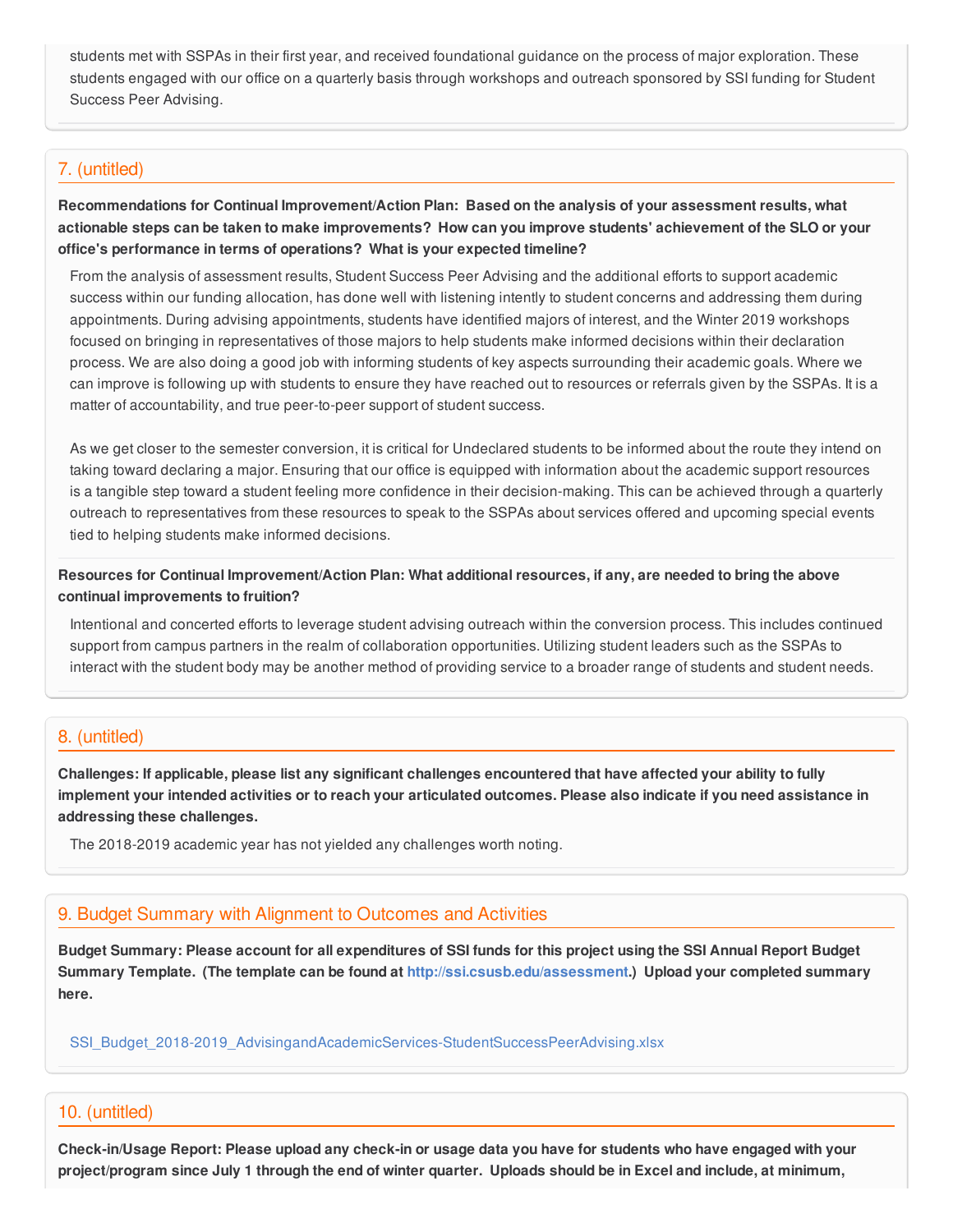**students' CoyoteIDs; password-protected SPSS files may be submitted via email to Institutional\_Research@csusb.edu.** Additional information such as date(s) of visit(s)/interaction(s) and students' names would also be helpful. (The Office of Institutional Research is working to establish an overall assessment of SSI; to do this, we need your help in collecting and **sharing students' engagement with and usage of SSI-funded projects and programs.)**

[Undeclared\\_Advising\\_Holds\\_Cleared\\_\(Fall\\_2018\).xlsx](https://surveygizmoresponseuploads.s3.amazonaws.com/fileuploads/98679/3939151/226-f6899139a9e60c2a483feaa9094a9621_Undeclared_Advising_Holds_Cleared_%28Fall_2018%29.xlsx) [2018\\_Undeclared\\_Orientation\\_\(Check\\_Ins\).xlsx](https://surveygizmoresponseuploads.s3.amazonaws.com/fileuploads/98679/3939151/184-85e34b35662e699dee4afc1ca3a7fba3_2018_Undeclared_Orientation_%28Check_Ins%29.xlsx) [Exit\\_Survey\\_Results\\_\(Student\\_Success\\_Peer\\_Advising\\_Jul18-Mar19\).csv.xlsx](https://surveygizmoresponseuploads.s3.amazonaws.com/fileuploads/98679/3939151/195-9e8850ded3360c9b88ff5789b31e14c8_Exit_Survey_Results_%28Student_Success_Peer_Advising_Jul18-Mar19%29.csv.xlsx) [Undeclared\\_Advising\\_Holds\\_Cleared\\_\(Winter\\_2019\).xlsx](https://surveygizmoresponseuploads.s3.amazonaws.com/fileuploads/98679/3939151/198-da341e987356a1615038a088f78b62a5_Undeclared_Advising_Holds_Cleared_%28Winter_2019%29.xlsx) [Undeclared\\_Workshop\\_RSVP\\_Win\\_2019.xlsx](https://surveygizmoresponseuploads.s3.amazonaws.com/fileuploads/98679/3939151/99-ce151d99ba51524438a292f79b9a7542_Undeclared_Workshop_RSVP_Win_2019.xlsx)

## 11. Thank You!

#### **New Send Email**

Apr 15, 2019 19:52:54 Success: Email Sent to: emendoza@csusb.edu,eknox@csusb.edu